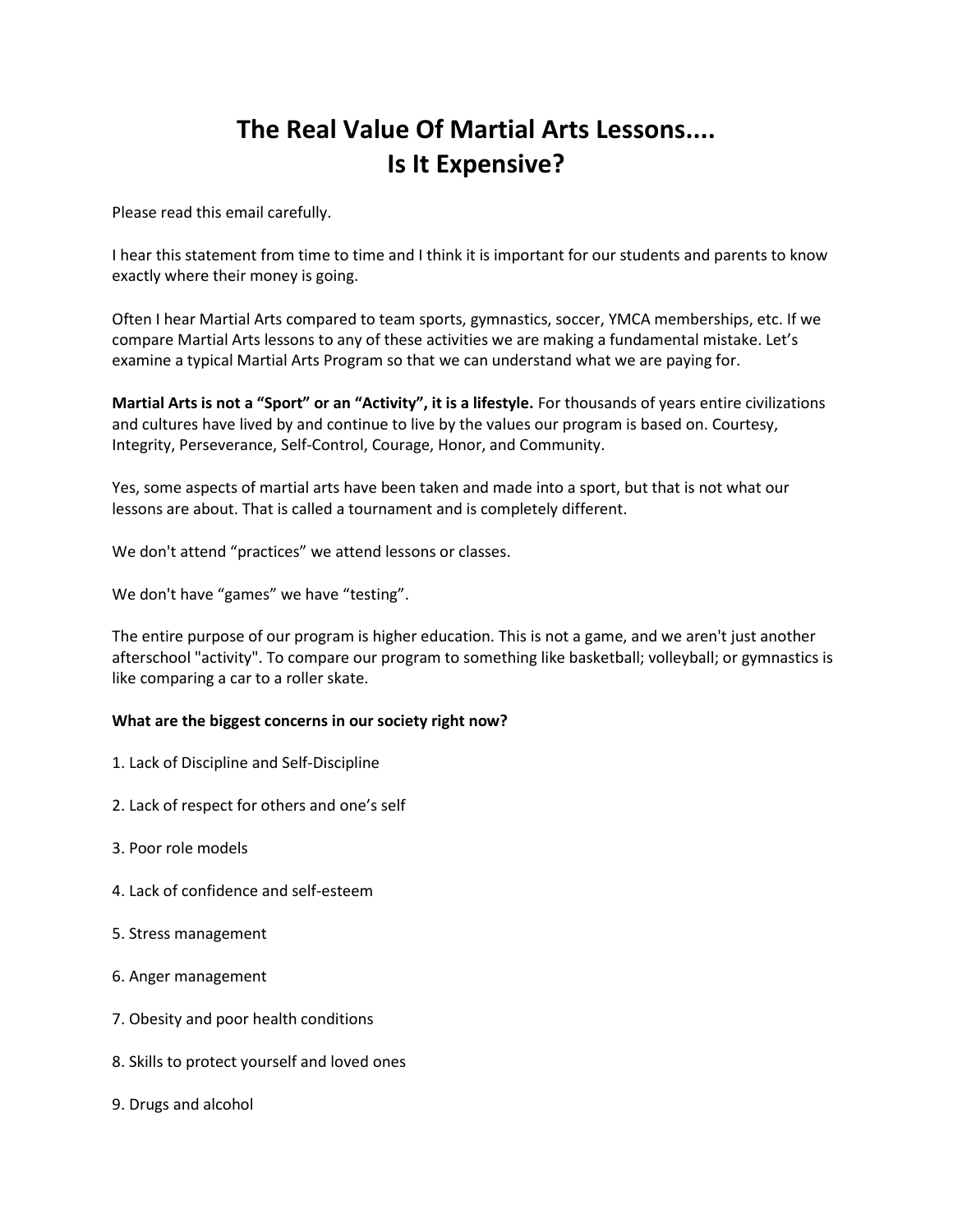**This is a very bold statement, and I challenge you to prove me wrong.** Our program is the only program in the world that addresses all these concerns in 2-3 lessons per week in 1 hour or less. Go ahead, pull out the yellow pages or Google and see what you can find. The only thing that comes even remotely close is the Military which is not an option for children and is a far greater commitment than a few lessons per week for an adult.

Let's now focus on the benefits of martial arts and exactly how we accomplish this because you deserve to know exactly what you are paying for:

## **1. Our reward/ranking system improves self-esteem.**

Every time you earn a new belt, stripe, etc.; you know you have worked hard for it and it wasn't given to you. Through board breaking, sparring against larger classmates, and performing in front of others you will learn to handle stressful situations without relying on teamwork or others. Martial arts is all about YOU. We make the weak strong, and the strong even stronger! Nobody sits on the bench in our program and there are no star players. Everyone is important.

To me earning a Black Belt in our school is like earning a university degree. It is a qualification in which you will be amazed to see how it influences you or your child's life for better. It improves self-esteem, self-confidence to help us dealing with other life challenging situations.

## **2. Our class structure teaches Self-discipline**.

I always have parents coming to me thanking me for doing what they have the most difficult time doing: making their child sit still, making their child listen and follow directions, setting boundaries, sticking to them, and holding them accountable for their actions.

We train students to have self-discipline. Discipline is where I tell you to do something and you do it because I said so. Self-Discipline is when you do something on your own because you know you should. See the difference? We work on self-discipline and self-control every single session by controlling our mind and body.

### **3. Our program teaches you Self-Defense skills that could save your life**.

I will repeat that: Save your life. I have had more than one student placed in a life threatening situation and thank me personally for giving them the skills and or confidence to protect themselves. Words cannot describe how I feel when a parent comes to me to tell me how their child stood up to the bully at school. The words many of them used were "Priceless Training".

### **4. Our program teaches you to deal with stress in a healthy way.**

Stress is normal, and we teach you to manage it in many ways such as proper breathing, relaxation, learning to handle a failure/defeat, and confronting problems before they become huge problems. In fact, one of the reasons we bow when entering the training floor is to symbolize emptying the mind of all the problems going on outside the training floor. Forget your issues and focus on the here and now because that is all that matters. I always see improvement in mood during and after training.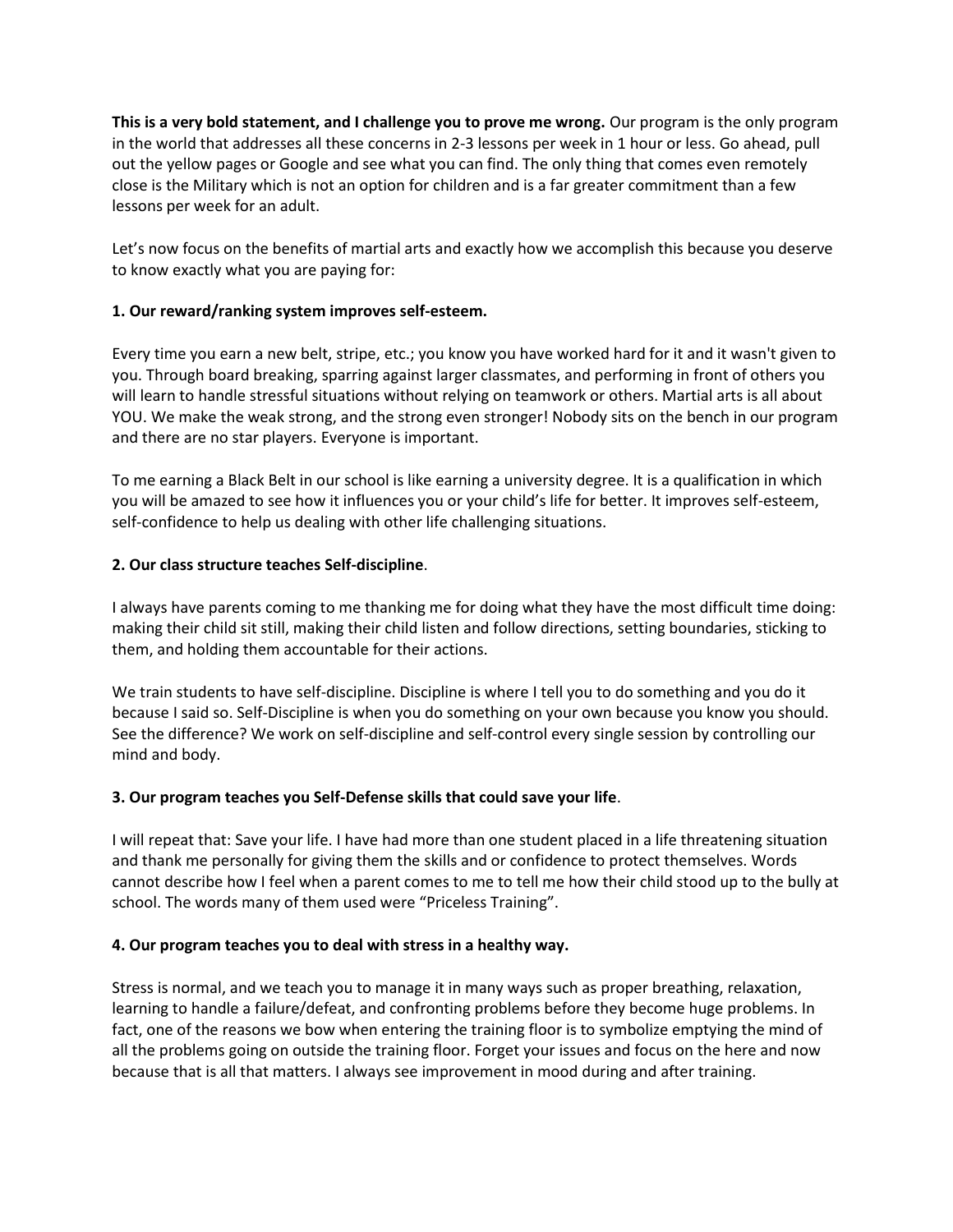### **5. We provide positive role models**.

We don't just talk the talk, we walk the walk. Our instructors undergo criminal background checks and are selected based on character and not simply skill. We are not professional athletes paid millions of dollars to play a game. We are professional life coaches and role models for the students. I take this very seriously and have removed some of the most physically talented martial artists from my programs in the past because they did not meet our standards.

I don't care if you can fly through the air and break bricks with one finger, if you can't follow the tenets you will not be an instructor, and I may not even take you as a student.

## **6. Our lessons will get you in great shape, and educate you on how to take care of your body for the long term.**

We do not develop short term athletes such as Football, UFC fighters, etc.. Our program is designed to develop lifetime martial artists.

In fact many university studies have been done on our karate style and on the body mechanics and hip/posture alignment. Many of the past methods caused injuries over time. We have improved upon these techniques and have a program that is designed to be safe throughout your lifetime.

I have had students in their 60's starting karate. My own sensei is in his late 50's and is still in amazing shape looking decades younger than his age. The most dangerous and hardest contact you will receive in our program is if you trip and fall on the ground, and you can do that just walking to the mailbox.

### **7. We teach respect for others and respect for one's self**.

From the moment you walk through the door and are greeted by sensei (by your name) to the moment we end our classes by reciting our dojo-kun (our guiding principles), bowing to the instructor/s and saying "Thank you"; you will realize how much respect is a part of our lessons. We bow to partners and others as a greeting and mutual sign of respect.

Nothing can match our lessons of respect.

### **8. You will enjoy training because it's fun!**

Why not surround yourself with others who are living healthy lifestyles, improving their lives, and having a great time. In the children's classes it may look like they are just playing a game but I assure you it has an important purpose that will be the subject of an entirely different post.

So again, I challenge you to find something that matches what we do. There is no comparison. I am not even talking about the price. I remember my first semester of university cost me \$600 for books. Just the books! That's about 6 months of tuition in our program!

I can never put a price on what I personally learned throughout my journey of martial arts training.